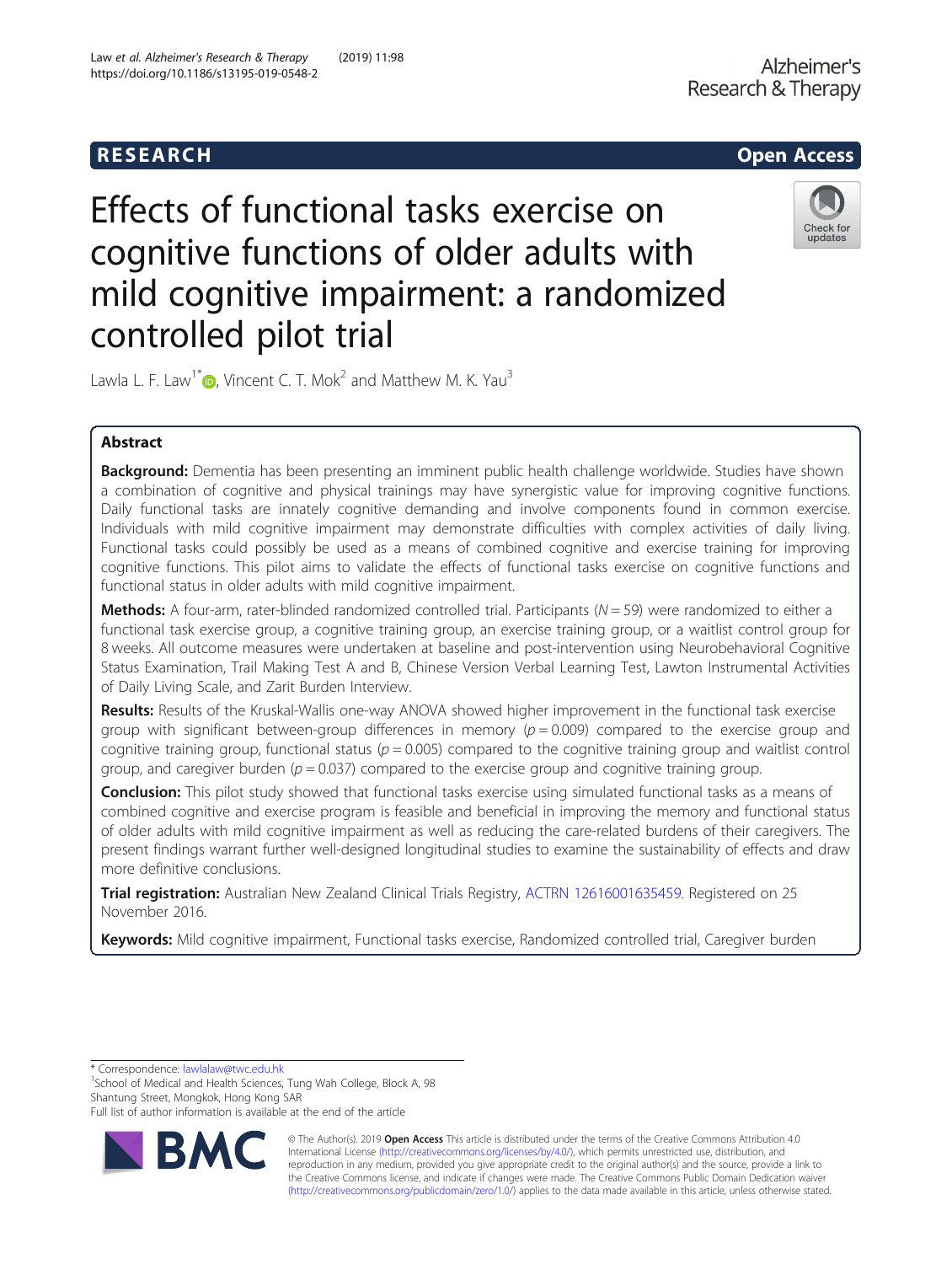### Background

Dementia is one of the most disabling conditions in older adults, impacting on the individuals and their families as well as imposing huge burden on societal and health care systems [\[1](#page-8-0)]. In the World Alzheimer Report 2015, it was estimated that global prevalence of dementia was about 47 million, with a 30% increase comparing to the estimate for 2010, and this number was projected to further increase to 75 million by 2030 and 132 million by 2050. The worldwide cost of dementia was \$818 billion in 2015 and is expected to rise massively to \$2 trillion by the year 2030 [[2](#page-8-0)]. The World Health Organization (WHO) desperately called for global actions to tackle this imminent public health challenge in the First WHO Ministerial Conference in 2015, emphasizing the urgent need for accelerating the discovery of interventions to delay the onset and/or slow the progression of dementia [\[3](#page-8-0)]. Any interventions which could delay the onset of dementia by 5 years would reduce 57% of people with dementia [[4\]](#page-8-0). Even a modest 1-year delay in the onset of dementia could give an 11% reduction in the prevalence [\[5\]](#page-8-0).

With recognition of the implausibility of developing a cure or effective treatment for dementia within a decade [[6](#page-8-0)], mild cognitive impairment (MCI), the prodromal stage of dementia, becomes an area of particular interest in research [\[7,](#page-8-0) [8\]](#page-8-0). Individuals with MCI are at increased risk of progressing to Alzheimer's diseases and other dementias, with an annual conversion rate of 12–15% compared with 1–2% in their healthy peers [[9](#page-8-0)] and this may even increase up to 50% in 2– 3 years [\[10](#page-8-0)]. Nevertheless, individual with MCI may continue functioning without progressing to dementia or even revert and improve in their cognition and daily functions [\[11\]](#page-8-0). It is highly possible to delay the onset of dementia through interventions by slowing the rate of cognitive decline or improving the cognitive functions of those with MCI.

The beneficial effects of physical exercise on cognitive functions have been well-recognized [\[12](#page-8-0)]. Similarly, in light of the positive benefits of adopting an active lifestyle and participating in mentally stimulating activities for promoting cognitive vitality, the potential benefits of cognitionbased interventions in population with MCI have also been explored [[13\]](#page-8-0). Notably, studies found that combined cognitive and physical activities could induce a greater increase in neurogenesis [\[14,](#page-8-0) [15](#page-9-0)]. A combination of cognitive and physical trainings may have synergistic value for improving cognitive functions. Report from a recent systematic review has supported the potential beneficial effects of combined cognitive and exercise intervention on cognitive functions and functional status in persons with MCI [\[16\]](#page-9-0). Individuals with MCI may have difficulties in performing complex activities of daily living [\[17\]](#page-9-0). Daily functional tasks, such as cleansing or shopping, are innately cognitive demanding and involve components found in common exercise such as stretching, strengthening, endurance, and balance. A structured functional task exercise program, using simulated functional tasks as a means of combined cognitive and exercise intervention was developed and with the details being reported [[18](#page-9-0)]. Simulated functional tasks of object placing and collection (cups and bowls) following specific patterns of movement and sequence are used and sit-stand movements are incorporated in the program. The program has five levels including unilateral movement, bimanual movement, task switching, and body midline crossing. A brief description of the five levels of movement is illustrated in the [Appendix.](#page-8-0) The initial findings in our previous study have shown beneficial effects of the functional task exercise program in improving the cognitive functions and functional status of older adults with MCI [[19](#page-9-0)]. However, the previous study did not include an exercise-only or a no-treatment comparison group, which can enable a better understanding of the overall significance of the program. This present pilot aims to examine the feasibility of conducting a four-armed randomized controlled trial (RCT) to further validate the effects of functional tasks exercise on cognitive functions and functional status in older adults with MCI. The hypothesis is that simulated functional tasks can be used as a means of combined cognitive and exercise intervention to influence different cognitive domains and improve cognitive functions and functional status of older adults with MCI.

### Methods

#### Study design

The pilot was a four-arm, single-blind (rater-blinded) randomized controlled trial. After baseline assessment, all participants were randomized to either a functional task exercise group, a cognitive training group, an exercise training group, or a waitlist control group according to a list of computer-generated random numbers. All of the participants continued with their usual medical care. Ethics approval for this study was obtained from the Hospital Authority Research Ethics Committee. Written informed consent was obtained from all participants.

#### **Participants**

The pilot was conducted from March 2017 to April 2018 at a local outpatient clinic and a community center in Hong Kong. Older adults (age 60+) with mild cognitive decline living in community were eligible for the study if they met the inclusion criteria for MCI  $[20]$  $[20]$  $[20]$ : (1) memory/ cognitive complaint as reported by the patients or the caregivers, (2) objective cognitive impairment in one or more domains as revealed by neuropsychological assessment, but with (3) intact personal self-care functions, and (4) no confirmed diagnosis of dementia. The exclusion criteria were the following: (1) history of brain lesion/psychoactive substance abuse/comorbid medical conditions associated with cognitive/functional decline, (2) clinically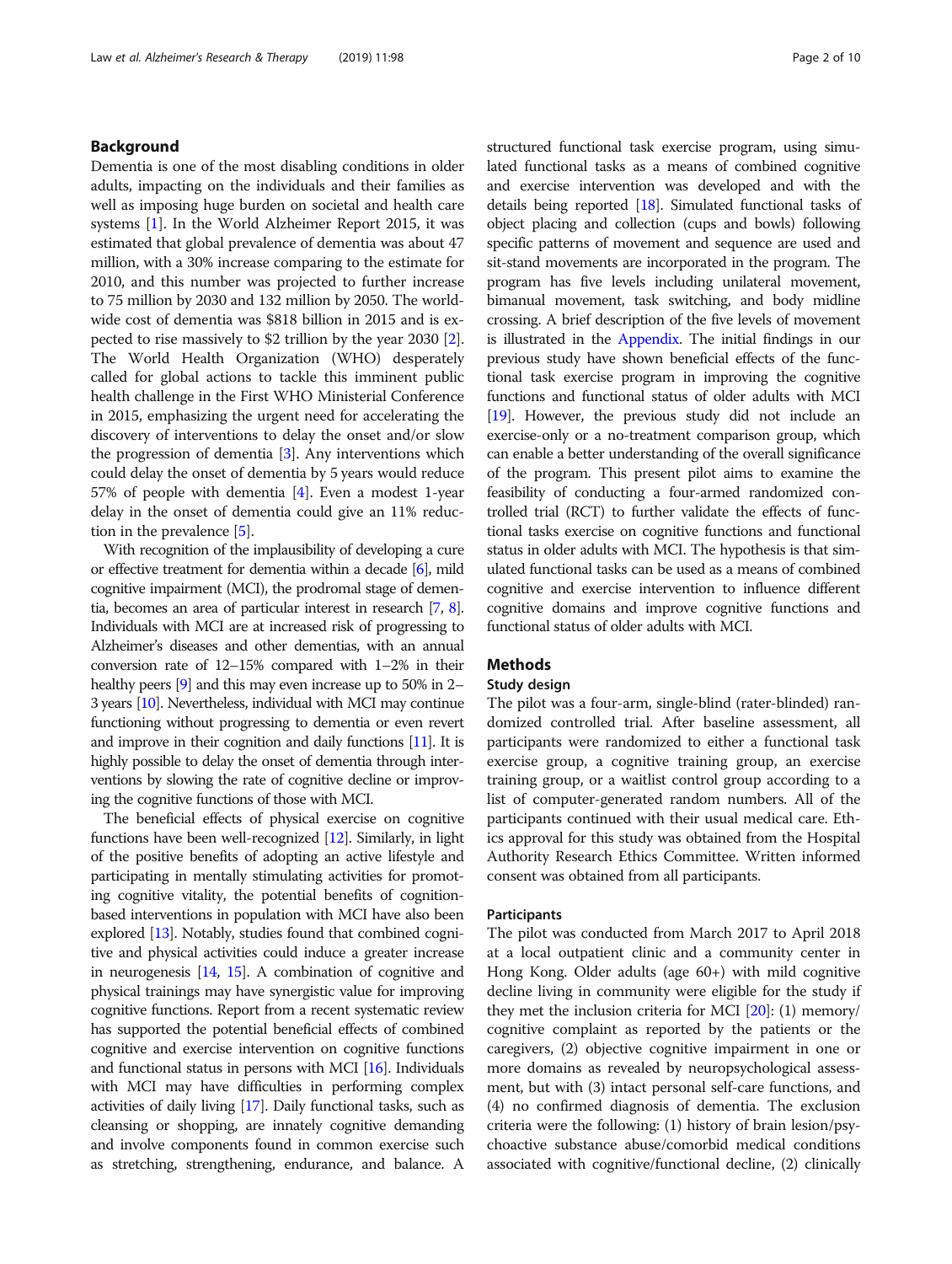significant depression, (3) known psychiatric cause of cognitive dysfunction, (4) medical conditions which rendered patients unable to engage in physical activity, (5) taking medications with significant impacts on cognitive function, and (6) significant impairment of vision, hearing, or communication that might affect participation in the assessments or program.

#### **Measurements**

All outcome assessments were conducted at baseline and post-intervention by independent assessors. Primary outcomes were the Neurobehavioral Cognitive Status Examination (NCSE) for general cognitive function [[21](#page-9-0)], Chinese Version Verbal Learning Test (CVVLT) for memory [\[22\]](#page-9-0), and Trail Making Test A (TMT-A) and Trail Making Test B (TMT-B) for executive function [\[23](#page-9-0)]. Secondary outcomes were the Lawton Instrumental Activities of Daily Living Scale (Lawton IADL) for functional status [[24](#page-9-0)] and the Zarit Burden Interview (ZBI) for caregiver's burden [\[25\]](#page-9-0). To summarize the general cognitive performance, apart from the NCSE composite score calculated by adding all subtest scores (maximum 82), a NCSE normal domains score (0–10) was calculated by adding the number of domains with normal scores [\[26](#page-9-0)].

#### Interventions

The functional tasks exercise involved a total of 12 sessions in a group of 4–6 for 8 weeks, facilitated by an occupational therapist. All sessions began with a 5–10-min warm-up, followed by a 30–40-min core functional tasks exercise, and ended with a 5–10-min cool-down. Repetitions and activity speed were progressed according to the ability and comfort level of individual participants.

The cognitive training group received an existing centerbased computer cognitive training program for training of attention, memory, executive function, and visual perceptual function in a group of 4–6 (60-min session; total 12 sessions) supervised by an occupational therapist for a total of 8 weeks.

The exercise training group performed 12 sessions of exercise (60-min session) in group of 4–6, facilitated by an occupational therapist and an assistant for a total of 8 weeks. All exercise sessions began with a 5–10-min warm-up of light stretching to increase flexibility, 30– 40-min moderate intensity aerobic exercise, including structured whole body movement exercise, bicycle and arm ergometry, at 4–5/10 on rate of perceived exertion and ended with a 5–10-min cool-down.

Participants in the control group were advised to maintain their normal activity or exercise pattern during the 8-week intervention period.

All the participants in each group continued with their routine medical care.

All analyses were performed using SPSS 23 (SPSS, Inc., Chicago, IL, USA). Group differences in demographics and all outcome measures at baseline were compared using Kruskal-Wallis test and Fisher's exact test when appropriate.

Wilcoxon signed-rank tests were performed to evaluate the intervention effect (within-group) by time from baseline to post-intervention. Kruskal-Wallis tests were conducted to evaluate the between-group differences at postintervention for the four groups on delta score (post-intervention score – baseline score) of all outcomes. Dunn's pairwise tests and post hoc Bonferroni correction were carried out for all measures when significant betweengroup differences were revealed. Data were analyzed according to the intention-to-treat principle. Missing data for participants were replaced by the last available data (last observation carried forward). The statistic significant level was set at  $p < 0.05$  (two-tailed).

#### Results

#### Participant characteristics

A total of 73 potential participants were screened for eligibility. Figure [1](#page-3-0) shows the flow of participants. Fiftynine participants (35 females and 24 males), aged 60–89 years (mean =  $75.5$ , SD =  $7.45$ ), were randomized into the functional task exercise group ( $n = 14$ ), the cognitive training group ( $n = 15$ ), the exercise training group ( $n = 16$ ), or a waitlist control group  $(n = 14)$ . Baseline characteristics are tabulated in Table [1.](#page-4-0) No significant baseline differences were found in demographic characteristics (range  $p = 0.250 - 0.946$  or neuropsychological assessment results (range  $p = 0.133 - 0.936$ ) between the four groups.

#### Compliance

Of the 59 participants who completed the baseline assessment, 54 (91.5%) participants completed the assigned programs and performed the post-intervention evaluation. Dropout rates did not vary significantly between the groups at post-intervention ( $p = 0.742$ , two-tailed Fisher's exact test). No adverse events were reported from any of the groups.

#### Outcomes

Performance of the four groups for all outcome measures and the between-group comparisons are illustrated in Table [2.](#page-5-0)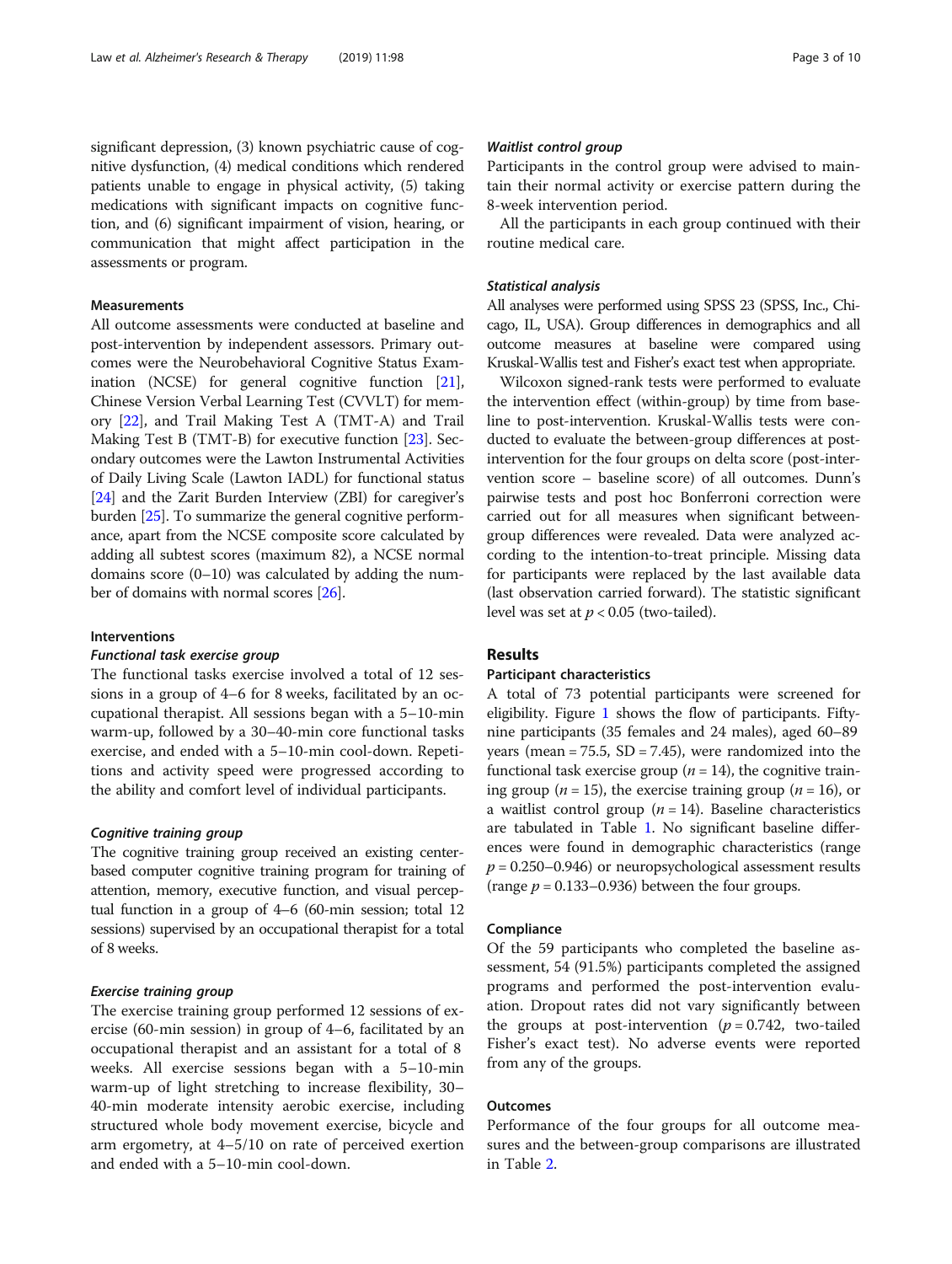<span id="page-3-0"></span>

The results of Wilcoxon signed-rank tests showed that the functional task exercise group demonstrated significant within-group improvements in all outcomes ( $p$  range = 0.006–0.042) except general cognitive function at postintervention. The waitlist control group showed a significant decrease in the NCSE composite score while the number of normal domains in general cognitive function did not show any significant within-group changes. Both the cognitive training group and the exercise training group did not show any significant within-group differences.

At post-intervention, results of the Kruskal-Wallis test showed that there were significant between-group differences in memory as revealed by the CVVLT total free recall score  $(\chi^2(3) = 11.58, p = 0.009)$ , functional status as revealed by the Lawton IADL score  $(\chi^2)(3) = 13.04$ ,  $p = 0.005$ ), and caregiver's burden as revealed by the ZBI score  $(\chi^2)(3)$  = 8.50,  $p = 0.037$ ). The results also showed an approaching significant difference in executive function as revealed by the TMT-A score  $(\chi^2 \text{ (3)} = 6.62, p = 0.085)$  and TMT-B score  $(\chi^2(3) = 6.38, p = 0.095)$ .

Post hoc Dunn's pairwise tests were conducted with Bonferroni correction. The performance of functional task exercise group in memory (mean rank = 42.04) was significantly higher compared to the exercise group (mean rank = 22.41;  $p = 0.002$ ), and the cognitive training group (mean rank = 25.10;  $p = 0.007$ ). The functional task exercise group (mean rank = 42.93) was also significantly different to the waitlist control group (mean rank = 21.18;  $p = 0.001$ ), the cognitive training group (mean rank =  $25.97$ ;  $p = 0.007$ ), and the exercise group (mean rank =  $30.19$ ;  $p = 0.038$ ) in functional status. The caregiver's burden was also found significantly lower in the functional task exercise group (mean rank = 7.08) compared to the exercise group (mean rank = 17.11;  $p = 0.01$ ) and the cognitive training group (mean rank = 18.40;  $p = 0.012$ ) as well as an approaching significant difference compared to the waitlist control group (mean rank = 14.69;  $p = 0.058$ ). There was no evidence of a significant difference between the other pairs.

### **Discussion**

The aim of the present pilot was to examine the feasibility of conducting a four-armed comparison to validate the effects of a functional tasks exercise on cognitive functions and functional status in older adults with MCI. This pilot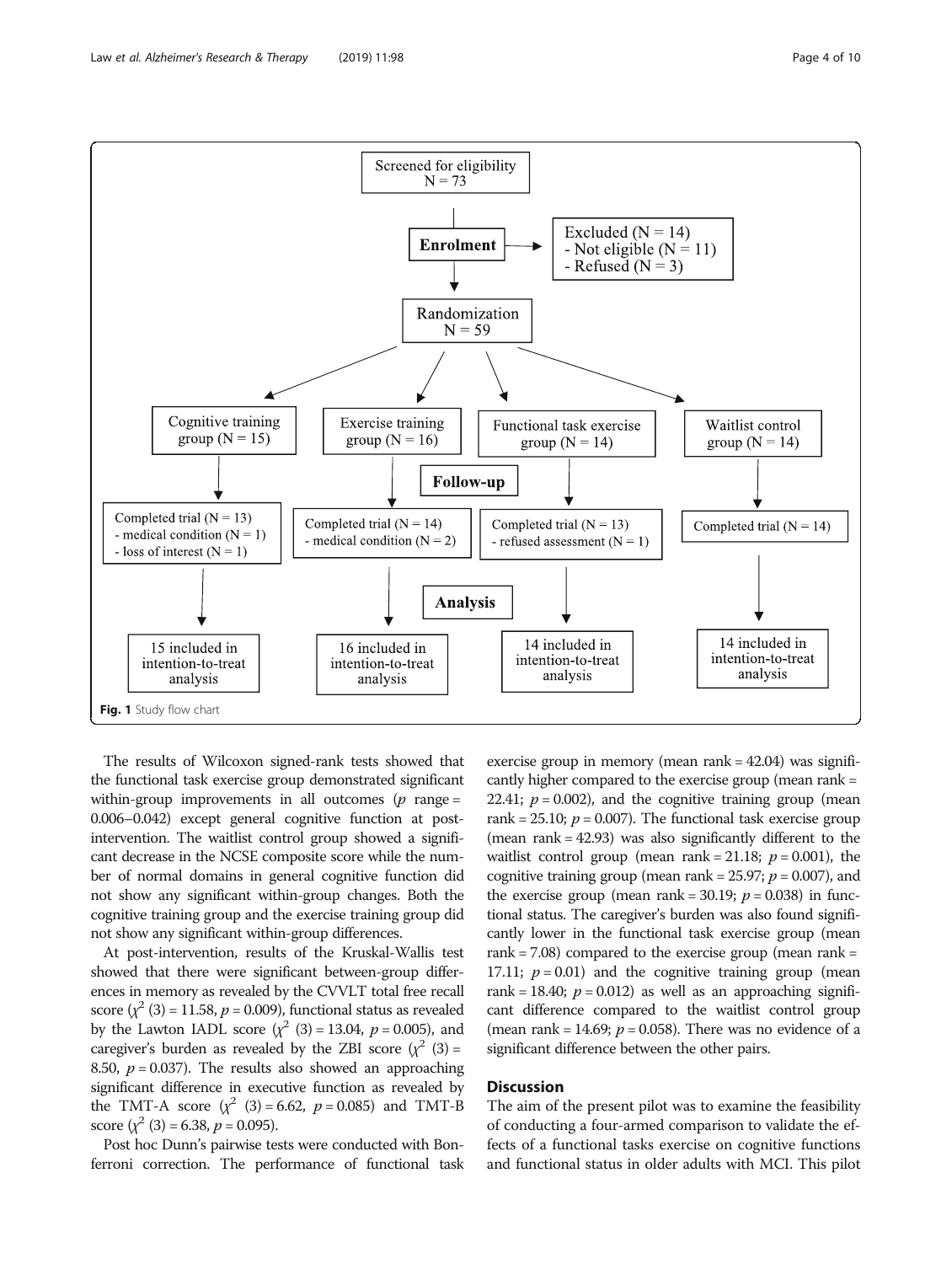<span id="page-4-0"></span>Table 1 Baseline demographic and clinical characteristics of participants

| Characteristics                                                                   | Cognitive training<br>group $(n = 15)$ | Exercise training<br>group $(n = 16)$ | Functional task exercise<br>group $(n = 14)$ | Waitlist control<br>group $(n = 14)$  | р<br>value |
|-----------------------------------------------------------------------------------|----------------------------------------|---------------------------------------|----------------------------------------------|---------------------------------------|------------|
| Age, years <sup>a</sup> , [range/mean (SD)]                                       | 62-86/76.93 (6.79)                     | 68-88/77.94 (6.11)                    | 64-85/71.57 (7.43)                           | 60-89/75.14 (8.53)                    | 0.250      |
| Gender <sup>a</sup> , n (%), (female/male)                                        | 8(53.3)/7(46.7)                        | 8(50)/8(50)                           | 10 (71.4)/4 (28.6)                           | 9(64.3)/5(35.7)                       | 0.643      |
| Education level <sup>a</sup> , n (%), (illiterate/primary/<br>secondary/tertiary) | 4(26.7)/6<br>$(40)/5$ $(33.3)$         | 5(31.3)/3<br>$(18.8)/7$ $(43.8)$      | 4 (28.6)/5 (35.7)/4<br>$(28.6)/1$ $(7.1)$    | 3(21.4)/7(50)/3<br>$(21.4)/1$ $(7.1)$ | 0.772      |
| Social status <sup>a</sup> , n (%), (living with family/alone)                    | 9(60)/6(40)                            | 12 (75)/4 (25)                        | 12 (85.7)/2 (14.3)                           | 12 (85.7)/2 (14.3)                    | 0.365      |
| Exercise per day <sup>a</sup> , n (%), (0/< 30 min/> 30 min)                      | 3(20)/3<br>$(20)/8$ $(53.3)$           | 3(18.8)/4<br>$(25)/9$ (56.3)          | 3(21.4)/4(28.6)/7(50)                        | 1(7.1)/5<br>$(35.7)/8$ (57.1)         | 0.946      |
| Ambulatory level <sup>a</sup> , $n$ (%), (unaided/with stick)                     | 13 (86.7)/2 (13.3)                     | 13 (81.3)/3 (18.8)                    | 10 (71.4)/4 (28.6)                           | 13 (92.9)/1 (7.1)                     | 0.512      |
| NCSE domain normal <sup>b</sup> , [mean (SD)]                                     | 6.8(1.78)                              | 7.0(2.03)                             | 7.50 (1.74)                                  | 6.79(1.48)                            | 0.510      |
| NCSE composite score <sup>b</sup> , [mean (SD)]                                   | 61.27 (9.24)                           | 61.19 (13.54)                         | 65.78 (9.34)                                 | 62.14 (8.46)                          | 0.622      |
| CVVLT total free recall <sup>b</sup> , [mean (SD)]                                | 14.93 (3.95)                           | 15.50 (4.70)                          | 15.93 (6.84)                                 | 15.00 (4.88)                          | 0.936      |
| CVVLT 30 s delayed recall <sup>b</sup> , [mean (SD)]                              | 2.87(2.13)                             | 3.50 (1.86)                           | 4.07 (2.09)                                  | 4.57(1.65)                            | 0.133      |
| CWLT 10 min delayed recall <sup>b</sup> , [mean (SD)]                             | 1.60(1.96)                             | 2.19(2.07)                            | 3.21(2.49)                                   | 2.57(2.41)                            | 0.288      |
| TMT-A, seconds <sup>b</sup> , [mean (SD)]                                         | 122.87 (80.96)                         | 126.19 (89.48)                        | 96.21 (45.53)                                | 115.71 (66.75)                        | 0.826      |
| TMT-B, seconds <sup>b</sup> , [mean (SD)]                                         | 238.93 (89.79)                         | 225.25 (77.46)                        | 188.86 (92.64)                               | 202.35 (82.91)                        | 0.411      |
| Lawton IADL <sup>b</sup> , [mean (SD)]                                            | 17.93 (5.71)                           | 17.81 (4.56)                          | 20.42 (2.50)                                 | 18.64 (4.94)                          | 0.391      |
| $ZBl^b$ , [mean (SD)]                                                             | 25.2 (9.65)                            | 28.67 (10.97)                         | 18.83 (11.37)                                | 25.00 (8.84)                          | 0.340      |

NCSE Neurobehavioral Cognitive Status Examination, CVVLT Chinese Version Verbal Learning Test, TMT-A Trail Making Test-part A, TMT-B Trail Making Test-part B, Lawton IADL Lawton Instrumental Activities of Daily Living Scale, ZBI Zarit Burden Interview <sup>a</sup>Fisher's exact test

Kruskal-Wallis test

demonstrated the feasibility of acquiring good compliance (91.5%) of participants randomized into the intervention and comparison groups as compared to the average compliance of 85% reported in a review on similar studies [[27](#page-9-0)]. Interestingly, the waitlist control group demonstrated the highest compliance (100%) among the four groups and the group did not show significantly lower performance compared to the cognitive training group or the exercise training group in any outcome measures. Studies have shown motivational abilities of persons with MCI, which include the ability to decide to do a specific task and the ability to stay with the task, may have protective influence on their cognitive decline and are associated with the stability of MCI [\[28,](#page-9-0) [29](#page-9-0)]. Further studies including psychological outcomes such as motivational abilities might help better understand the potential contributing factors involved. At post-intervention, the functional task exercise group showed significantly greater improvement in memory and caregiver burden compared to the exercise training only and the cognitive training only groups as well as in the functional status compared to the cognitive training only and the waitlist control groups.

The findings of this study support previous similar studies demonstrating that the combined cognitive and exercise training group outperformed the single-component counterparts or control groups [[16](#page-9-0), [30,](#page-9-0) [31\]](#page-9-0) although comparable studies on the differential effects in persons with MCI are still limited [\[32\]](#page-9-0). The demonstrated advantage of combined exercise and cognitive training over single-

component training could be ascribed to the potential additive effects on neurogenesis resulting from the initial pro-proliferative primed by the exercise component and the subsequent survival-promoting effects induced by the cognitive challenges from the cognitive component [[33](#page-9-0), [34](#page-9-0)]. The cognitive component also plays a crucial role in guiding the newly generated neurons through an activitydependent synaptic adaptation for functional integration into the network of the working brain which further leads to lasting positive plastic changes and improves the cognitive functions [[35](#page-9-0), [36](#page-9-0)]. The functional task exercise group showed significant between-group improvement in memory. In the present study, the cognitive component of functional tasks exercise involves spatial tasks of object placing and collection following specific patterns. Studies have shown a combination of exercise and hippocampusdependent learning tasks such as spatial tasks can enhance hippocampal neurogenesis [\[37,](#page-9-0) [38\]](#page-9-0). Therefore, the performance of the spatial tasks in functional tasks exercise could possibly enhance neurogenesis in the hippocampus, which is an important brain area for learning and memory, and contribute to the improvement in memory.

Indeed, memory is an important cognitive correlate of everyday functional abilities [[39](#page-9-0)]. In particular, the ability to remember the order of items or events in sequence contributes uniquely to everyday functioning [\[40](#page-9-0)]. Activities of daily living comprise different order of actions and events which require sequencing ability to allow integrative performance and meaningful experiences, for example, getting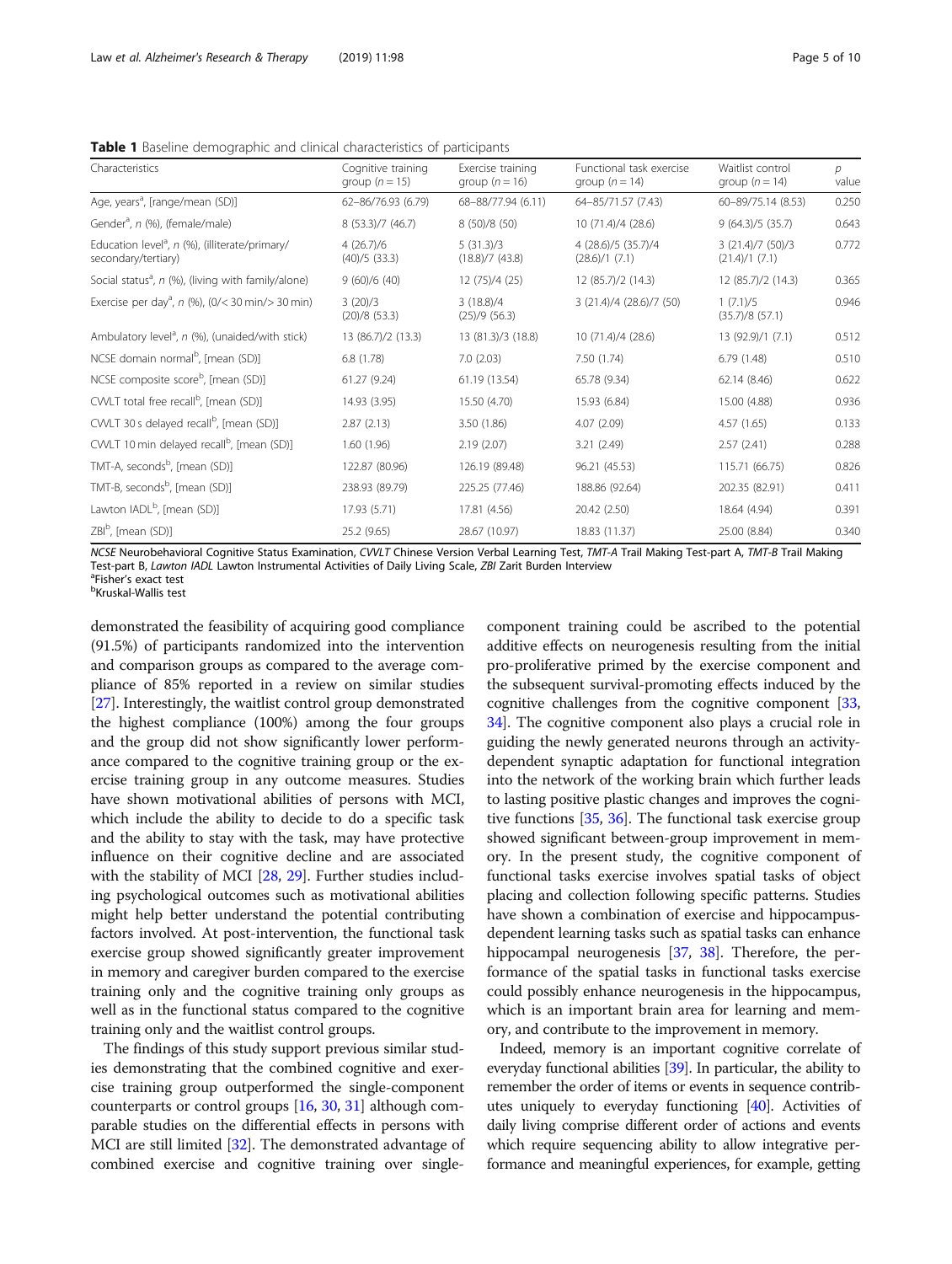<span id="page-5-0"></span>

| I did to the 2 Duration is at Danison to the direction of the 2 Duration of the 2 Duration of the 2 Duration of the 2 Duration of the 2 Duration of the 2 Duration of the 2 Duration of the 2 Duration of the 2 Duration of th |                                        |                           |                                         | IL EI VEI IUVII                       |                           |                                                 |                          |                           |                                                  |                                      |                           |                                                  |                    |
|--------------------------------------------------------------------------------------------------------------------------------------------------------------------------------------------------------------------------------|----------------------------------------|---------------------------|-----------------------------------------|---------------------------------------|---------------------------|-------------------------------------------------|--------------------------|---------------------------|--------------------------------------------------|--------------------------------------|---------------------------|--------------------------------------------------|--------------------|
| Measures                                                                                                                                                                                                                       | Cognitive training<br>group $(n = 15)$ |                           |                                         | Exercise training<br>group $(n = 16)$ |                           |                                                 | group $(n = 14)$         | Functional task exercise  |                                                  | Waitlist control<br>group $(n = 14)$ |                           |                                                  | p value<br>(group) |
|                                                                                                                                                                                                                                | Pre-test<br>mean<br>(SD)               | Post-test<br>mean<br>(SD) | Gain score<br>mean (SD)<br>$(95%$ CI)   | Pre-test<br>mean<br>(5D)              | Post-test<br>mean<br>(SD) | Gain score<br>mean (SD)<br>$(95%$ Cl            | Pre-test<br>mean<br>(SD) | Post-test<br>mean<br>(SD) | Gain score<br>mean (SD)<br>$(95%$ CI)            | Pre-test<br>mean<br>(5D)             | Post-test<br>mean<br>(SD) | Gain score<br>mean (SD)<br>$(95%$ Cl)            |                    |
| NCSE domain normal                                                                                                                                                                                                             | (1.78)<br>$6.8\,$                      | 6.40<br>(2.20)            | $-0.40(1.24)$<br>$(-1.08 - 0.28)$       | 7.0 (2.03)                            | 6.94 (1.95)               | $(-0.66 - 0.53)$<br>$-0.06(1.12)$               | 7.50 (1.74)              | 7.57 (1.78)               | $(-0.54)$<br>$-0.69$<br>$(1.07)$<br>0.07         | 6.79 (1.48)                          | 6.43 (1.74)               | $(-1.02)$<br>$-0.35$<br>(1.15)<br>$-0.30$        | 0.653              |
| p value <sup>#</sup>                                                                                                                                                                                                           | 0.223                                  |                           |                                         | 0.873                                 |                           |                                                 | 0.803                    |                           |                                                  | 0.272                                |                           |                                                  |                    |
| NCSE composite<br>score                                                                                                                                                                                                        | (9.24)<br>61.27                        | (11.01)<br>58.80          | $-2.46(5.69)$<br>$(-5.61 - 0.68)$       | (13.54)<br>61.19                      | (11.33)<br>60.69          | $(-3.70 - 2.70)$<br>5.00 (6.02)<br>$\mathbf{I}$ | 65.78<br>(9.34)          | 66.14<br>(9.71)           | $(-2.46)$<br>$-3.18$<br>(4.89)<br>0.35           | 62.14<br>(8.46)                      | (846)<br>59.57            | $-2.57(4.05)(-4.91$ to<br>- 0.23)                | 0.785              |
| $\rho$ value $^{\text{\#}}$                                                                                                                                                                                                    | 0.153                                  |                           |                                         | 0.660                                 |                           |                                                 | 0.789                    |                           |                                                  | $0.033*$                             |                           |                                                  |                    |
| CVVLT total free<br>recall                                                                                                                                                                                                     | 14.93<br>(3.95)                        | 14.80<br>(5.45)           | $-1.33(4.14)$<br>$(-2.42-2.15)$         | 15.50<br>(4.70)                       | 13.69<br>(5.52)           | $(-4.97 - 1.35)$<br>$-1.81(5.94)$               | (6.84)<br>15.93          | (6.74)<br>20.57           | $(1.94$<br>$-7.33)$<br>4.64                      | 15.00<br>(4.88)                      | 16.43<br>(4.85)           | $1.43(3.11)(-0.36-$<br>3.22)                     | $0.009**$          |
| p value <sup>#</sup>                                                                                                                                                                                                           | 0.893                                  |                           |                                         | 0.241                                 |                           |                                                 | $0.006**$                |                           |                                                  | 0.103                                |                           |                                                  |                    |
| CVVLT 30s delayed<br>recall                                                                                                                                                                                                    | 2.87 (2.13)                            | 3.60 (1.96)               | $0.73$ (2.09)<br>$(-0.42 - 1.88)$       | 3.50 (1.86)                           | 2.94 (2.02)               | $(-1.71 - 0.58)$<br>$-0.56(2.16)$               | 4.07 (2.09)              | 5.28 (2.73)               | $-2.30$<br>$(1.88)$<br>$(0.12)$<br>1.21          | 4.57 (1.65)                          | 4.29 (2.55)               | $-0.28$ (1.54) (- 1.17-<br>0.60)                 | 0.096              |
| p value <sup>#</sup>                                                                                                                                                                                                           | 0.182                                  |                           |                                         | 0.286                                 |                           |                                                 | $0.038*$                 |                           |                                                  | 0.433                                |                           |                                                  |                    |
| CVVLT 10 min<br>delayed recall                                                                                                                                                                                                 | 1.60 (1.96)                            | 2.07 (2.02)               | $(-0.44 - 1.37)$<br>0.47 (1.64)         | 2.19 (2.07)                           | 2.00 (2.07)               | $(-0.92 - 0.54)$<br>$-0.19(1.38)$               | 3.21 (2.49)              | 4.78 (2.99)               | $-2.69$<br>$1.57$<br>(1.95)<br>(0.44)            | 2.57 (2.41)                          | 2.93 (2.84)               | $0.36(1.86) (-0.71 -$<br>1.43)                   | 0.071              |
| p value <sup>#</sup>                                                                                                                                                                                                           | 0.131                                  |                           |                                         | 0.469                                 |                           |                                                 | $0.015*$                 |                           |                                                  | 0.340                                |                           |                                                  |                    |
| $TM\bar{+}A$                                                                                                                                                                                                                   | 12287<br>(80.96)                       | 126.13<br>(83.71)         | $(-34.06 - 40.59)$<br>3.27 (67.41)      | 126.19<br>(89.48)                     | 126.00<br>(77.51)         | $(-16.26 - 15.89)$<br>$-0.188$<br>(30.17)       | (45.53)<br>96.21         | (31.02)<br>70.36          | $10 - 8.88$<br>$(-41.39)$<br>$-25.14$<br>(28.15) | (66.75)<br>115.71                    | 116.50<br>(71.76)         | $\frac{0.79}{20.35}$ (33.89) (- 18.78-<br>20.35) | 0.085              |
| p value <sup>#</sup>                                                                                                                                                                                                           | 0.937                                  |                           |                                         | 0.889                                 |                           |                                                 | $0.006**$                |                           |                                                  | 0.695                                |                           |                                                  |                    |
| $TMT-B$                                                                                                                                                                                                                        | 238.93<br>(89.79)                      | 235.60<br>(86.67)         | $-2.67$ (31.40)<br>( $-20.05 - 14.72$ ) | 225.25<br>(77.46)                     | 213.69                    | $(-45.45 - 22.33)$<br>$-11.56(63.61)$           | 188.86<br>(92.64)        | 155.71<br>(98.17)         | $to -0.25$<br>$(-66.03)$<br>$-33.14$<br>(56.97)  | 202.35<br>(82.91)                    | 225.43<br>(80.24)         | $1.07$ (57.63) (- 32.20-<br>34.5)                | 0.095              |
| p value <sup>#</sup>                                                                                                                                                                                                           | 1.000                                  |                           |                                         | 0.674                                 |                           |                                                 | $0.023*$                 |                           |                                                  | 0.139                                |                           |                                                  |                    |
| Lawton IADL                                                                                                                                                                                                                    | (5.71)                                 | $\frac{17.80}{(6.11)}$    | $(-1.48 - 1.22)$<br>$-0.13(2.45)$       | (4.56)<br>17.81                       | 18.50<br>(3.98)           | $(-0.45 - 1.83)$<br>0.69(2.15)                  | 20.42                    | 22.50<br>(3.13)           | $207$<br>$(1.7)$<br>$(1.04)$                     | 18.64<br>4.94)                       | $18.14$<br>(4.87)         | $-0.50(1.83)(-1.55-0.55)$                        | $0.005**$          |

at baseline and post-intervention Table 2 Outcome comparisons at baseline and post-intervention Ŕ j Table 2 Outc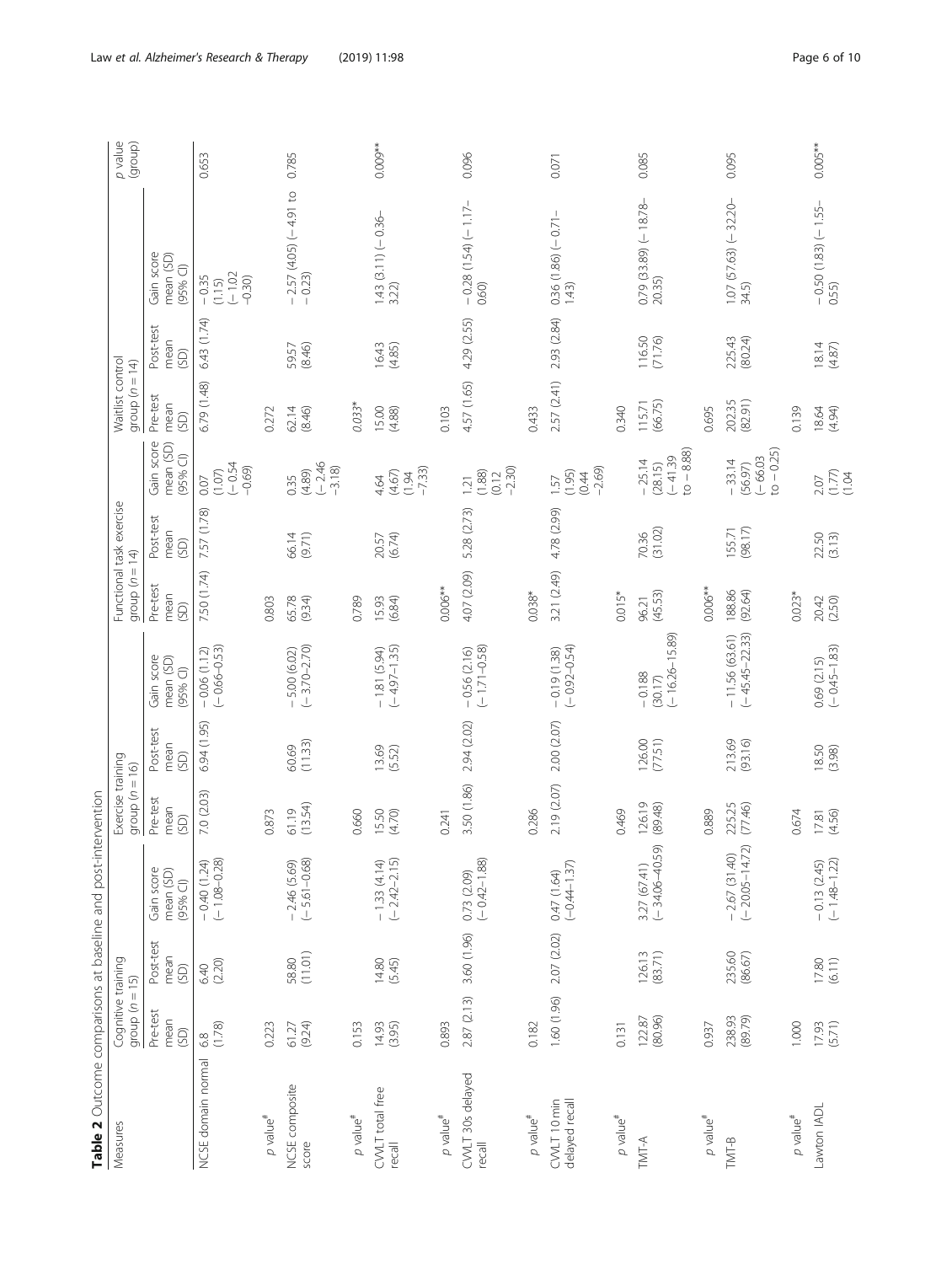| Table 2 Outcome comparisons at baseline and post-intervention (Continued) |                                        |              |                                               |                                       |                  |                                               |                          |                          |                                                        |                                      |                 |                                                                |                    |
|---------------------------------------------------------------------------|----------------------------------------|--------------|-----------------------------------------------|---------------------------------------|------------------|-----------------------------------------------|--------------------------|--------------------------|--------------------------------------------------------|--------------------------------------|-----------------|----------------------------------------------------------------|--------------------|
| Measures                                                                  | Cognitive training<br>group $(n = 15)$ |              |                                               | Exercise training<br>group $(n = 16)$ |                  |                                               | $(1 - u)$ dholo          | Functional task exercise |                                                        | group $(n = 14)$<br>Waitlist control |                 |                                                                | p value<br>(group) |
|                                                                           | Pre-test<br>mean<br>g                  | mean<br>(5D) | Post-test Gain score<br>mean (SD)<br>(95% CI) | Pre-test<br>mean<br>(5D)              | mean<br>(SD)     | Post-test Gain score<br>mean (SD)<br>(95% Cl) | Pre-test<br>mean<br>(SD) | mean<br>(SD)             | Post-test Gain score Pre-test<br>mean (SD)<br>(95% Cl) | mean<br>(SD)                         | mean<br>(SD)    | Post-test Gain score<br>mean (SD)<br>(95% Cl)                  |                    |
|                                                                           |                                        |              |                                               |                                       |                  |                                               |                          |                          | $-3.09$                                                |                                      |                 |                                                                |                    |
| p value <sup>#</sup>                                                      | $rac{1}{2}$                            |              |                                               | 0.287                                 |                  |                                               | $0.005**$                |                          |                                                        | 0.234                                |                 |                                                                |                    |
| <b>ZBI</b>                                                                | 25.2 (9.65) 38.40                      | (27.56)      | $(-16.33 - 42.73)$<br>13.20 (23.78)           | (10.97)<br>28.67                      | 30.56<br>(12.89) | $1.89(6.86)$<br>$(-3.38 - 7.16)$              | $\frac{18.83}{11.37}$    | $(13.67)$<br>$(13.92)$   | $-5.16$<br>(6.74)<br>(- 12.23<br>-1.90)                | 25.00<br>(8.84)                      | 24.38<br>(9.43) | $\begin{array}{l} -0.63 \ (1.19) \ (-1.61 - 0.36) \end{array}$ | $0.037*$           |
| p value <sup>#</sup>                                                      | 0.285                                  |              |                                               | 0.655                                 |                  |                                               | $0.042*$                 |                          |                                                        | 0.180                                |                 |                                                                |                    |

CI confidence interval, MCSE Neurobehavioral Cognitive Status Examination, CM/I Chinese Version Verbal Learning Test, TMT-A Trail Making Test-part A, TMT-B Trail Making Test-part B, *Lowton IADL* Lawton<br>Instrumental Acti CI confidence interval, NCSE Neurobehavioral Cognitive Status Examination, CVVLT Chinese Version Verbal Learning Test, TMT-A Trail Making Test-part A, TMT-B Trail Making Test-part B, Lawton IADL Lawton

Instrumental Activities of Daily Living Scale, ZBI Zarit Burden Interview

 $p$  value<sup>#</sup> = within-group effects (by time):  $*p < 0.05;$   $*p < 0.01$ 

 $p$  value (group) = between-group effects:  $*p < 0.05;$   $**p < 0.01$ 

Law et al. Alzheimer's Research & Therapy (2019) 11:98 Page 7 of 10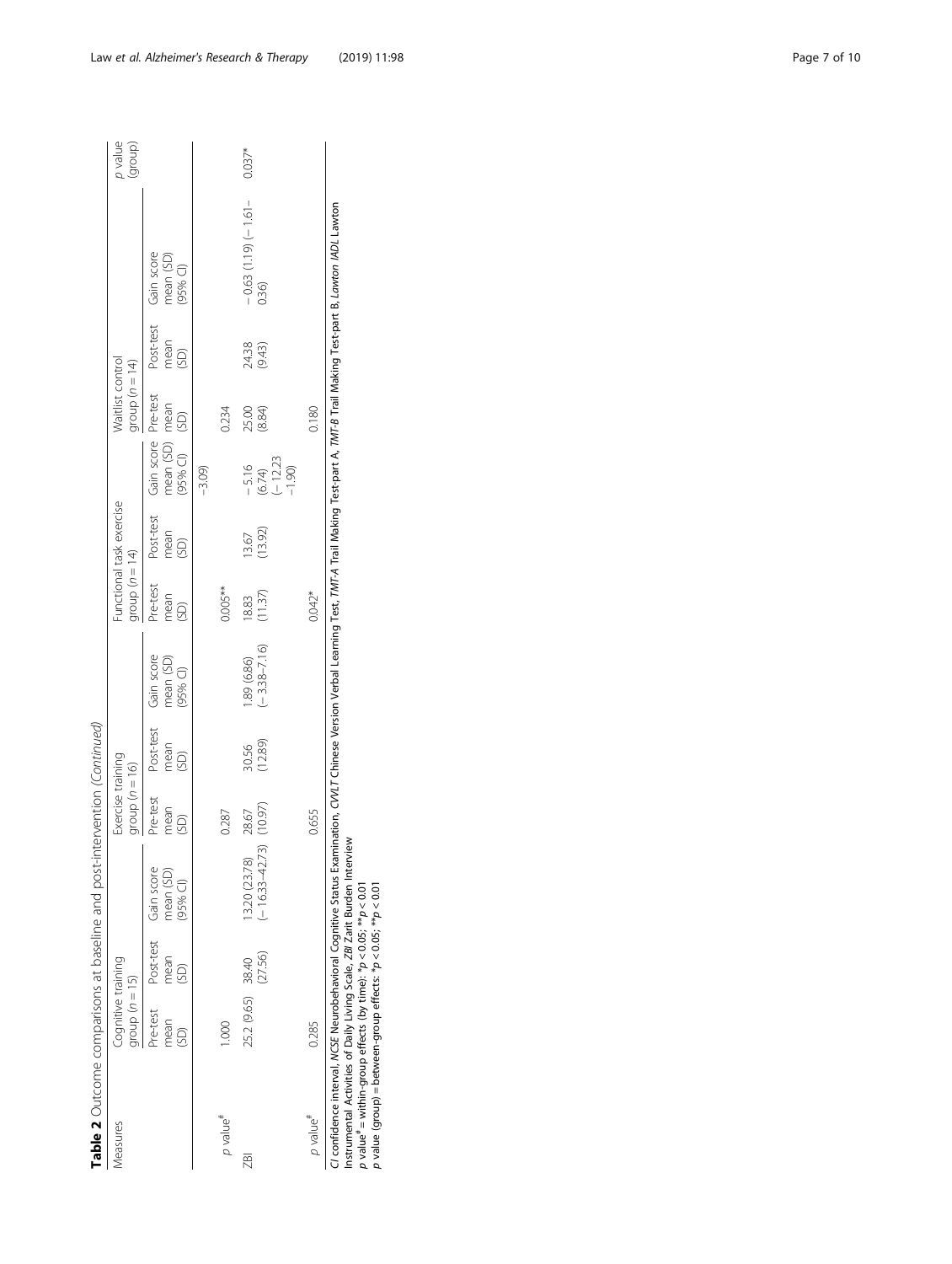ready to work after getting up from bed, having breakfast, and taking transport to office; or preparing meats and vegetables for cooking and turning off the gas stove at planned time when finish in meal preparation. The ability to temporally sequence events and to produce purposeful actions in an effective order is critical for organization and successful completion of everyday tasks. However, deficits in sequencing ability or temporal order memory has been found in persons with MCI and associated with decline in instrumental activities of daily living [[41](#page-9-0), [42](#page-9-0)]. Propitiously, sequencing ability can be trained, and the training gain can be transferred to untrained tasks [\[43\]](#page-9-0). The functional tasks exercise used in the present study involves a component of object placing and collection in forward and backward sequence respectively. Performance of this motor sequence task can exert high cognitive demand for retrieval and manipulation of online information while simultaneously maintaining the memory of object position in place and producing a sequence of goal-directed movement [[18](#page-9-0)]. Successful performance of the motor sequence tasks in the functional tasks exercise could possibly contribute to the improvement in sequencing ability and thus enhancing the functional status demonstrated in the functional tasks exercise group. Studies also suggested that the generalization effects of sequence training to untrained tasks could be related to implicit learning of stimulus non-specific structure during the process which would facilitate prediction in future events [[44](#page-9-0), [45\]](#page-9-0). Practice of sequence motor tasks or sequence learning can also activate hippocampus which is not only associated with learning and memory but also an important area supporting the translation of meaningful experience into adaptive behavior for successful interactions in impending future [\[43,](#page-9-0) [44](#page-9-0), [46](#page-9-0)] and thus enhancing performance in everyday functions.

Importantly, the functional task exercise group demonstrated significant between-group reduction in caregiver burden which is seldom included or reported in similar studies [\[32\]](#page-9-0). Although persons with MCI are still independent in most of the activities of daily living, more than 30% of caregivers of persons with MCI report experiencing a clinically significant burden [\[47](#page-9-0)] and their needs for support services are found comparable to caregiver of persons with Alzheimer's disease [[48](#page-9-0)]. Caregiver burden not only can have an adverse impact on the caregiver's mental and physical well-beings, but it is also strongly associated with early institutionalization of their relatives or friends being cared [[49](#page-9-0)]. Functional decline and increasing dependence of persons with MCI have been found being the most predictive marker for the burden increase of the caregiver while cognitive symptoms may only impose an increasing demand at a later stage of disease progression [[50](#page-9-0)]. Therefore, it is plausible that the improvement in functional status of the functional task exercise group may contribute to the reduction in caregiver burden of the group.

This study differs from previous similar studies [[30](#page-9-0)–[32](#page-9-0)] with older adults in that this is a four-arm study in population with MCI comparing the intervention group with cognitive and exercise training alone groups and waitlist control group and with equal amount of training exposure. To the authors' best knowledge, this is the first program that uses structured functional tasks as a means of combined cognitive and exercise intervention and compares the differential effects in persons with MCI. The present study has demonstrated the potential for use and acceptability of the functional tasks exercise in older persons with MCI.

#### Limitations

Although the study results are encouraging, there are limitations that warrant mention. Firstly, the findings from the present study with a small sample will need to be further validated in future well-designed larger scale randomized controlled studies.

According to a power calculation, 34 participants in each group will be required for 80% power to detect a significant group difference of 5 points on memory test with a significance level of 0.05 [\[51\]](#page-9-0). Assuming a dropout rate of 15%, a total of 160 participants will be needed for four groups in future studies.

Secondly, the small sample size limits the control of potential confounding factors during the analysis and did not allow stratification of participants into different groups of age, education, or exercise pattern which may influence the intervention responses and affect the outcomes. Further, although the Trail Making Tests used in this study are common outcome measures for assessing executive function, these paper and pencil tests, especially TMT-B, can be difficult for elderly participants to complete. Including more ecologically valid executive function measures, such as everyday problem solving tests, could provide a more practical and comprehensive indication on participant's level of everyday executive functions. Last but not least, inclusion of longitudinal follow-up assessments is needed to gain insight into the potential maintenance effects of the interventions.

#### Conclusion

In conclusion, this pilot study showed that functional tasks exercise using simulated functional tasks as a means of combined cognitive and exercise program is feasible and beneficial in improving the memory and functional status of older adults with MCI as well as reducing the care-related burdens of their caregivers. The waitlist control group showed no significant difference compared to the cognitive training only and the exercise training groups. Further well-designed longitudinal studies with an adequate sample size are needed to examine the sustainability of effects and draw more definitive conclusions.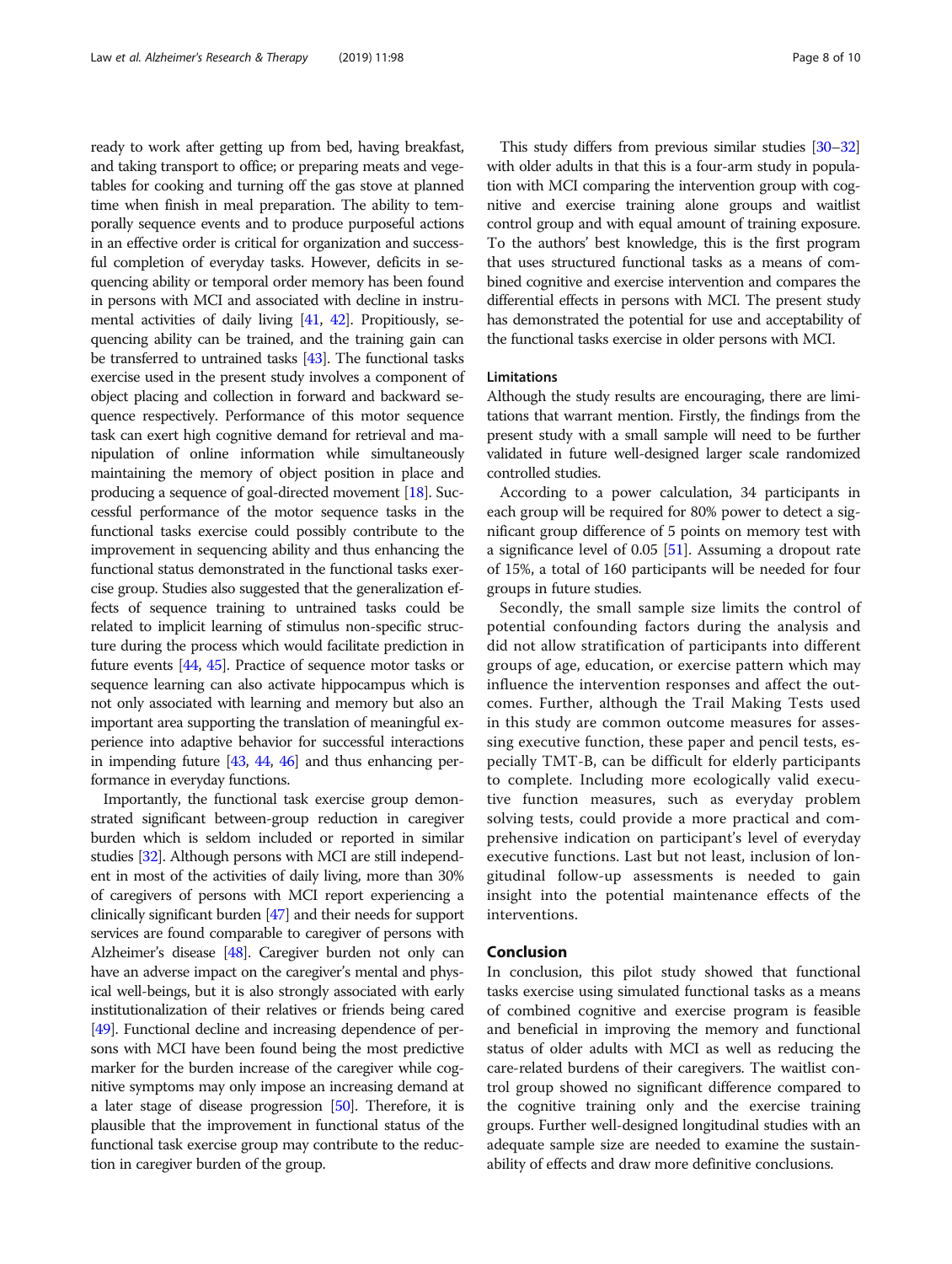#### <span id="page-8-0"></span>Appendix

**Table 3** Five levels of key movements in functional tasks exercise

| Level   | Basic movement pattern                                                                                        |
|---------|---------------------------------------------------------------------------------------------------------------|
| Level 1 | Simple place/collection. Cross midline reaching. Forward placing and backward collection.                     |
| Level 2 | Circular place/collection. Cross midline reaching. Clockwise placing and counterclockwise collection.         |
| Level 3 | Alternate place/collection. Cross midline reaching. Place/collect with left/right hand alternatively.         |
| Level 4 | Repeated place/collection. Cross midline reaching. Place/collect with 1 point of repetition.                  |
| Level 5 | Bimanual alternate place/collection. Cross midline reaching. Place/collect bimanually in opposite directions. |

#### Abbreviations

ANOVA: Analysis of variance; CVVLT: Chinese Version Verbal Learning Test; Lawton IADL: Lawton Instrumental Activities of Daily Living Scale; MCI: Mild cognitive impairment; NCSE: Neurobehavioral Cognitive Status Examination; TMT-A: Trail Making Test-part A; TMT-B: Trail Making Test-part B; WHO: World Health Organization; ZBI: Zarit Burden Interview

#### Acknowledgements

The authors thank Mr. City Yip, Miss Cindy Man, Miss Stephanie Yu, and Miss Harriet Lam for their support to conduct the study at Occupational Therapy Department of Tseung Kwan O Hospital. We would also like to express our gratitude to Miss Man Tsz Ying Stephenie and Miss Kwok Wai Fan Queenie for recruiting participants and implementing the study at the Mind Delight Memory and Cognitive Training Centre of Christian Family Service Centre.

#### Authors' contributions

LL, VM, and MY involved in the study design. LL contributed to the data collection, statistical analysis, and drafting of the manuscript. All authors contributed to and approved the final version.

#### Funding

The project is funded by the Research Grants Council (RGC) of the Hong Kong University Grants Committee (UGC) (grant number UGC/FDS17/M01/ 16).

#### Availability of data and materials

The datasets of the current study are available from the corresponding author on reasonable request.

#### Ethics approval and consent to participate

The study was approved by the Hospital Authority Research Ethics Committee (Kowloon Central/Kowloon East) (Ref No. KC/KE-16-0225/ER-1). Written informed consent to participate is obtained from all participants.

#### Consent for publication

Not applicable.

#### Competing interests

The authors declare that they have no competing interests.

#### Author details

<sup>1</sup>School of Medical and Health Sciences, Tung Wah College, Block A, 98 Shantung Street, Mongkok, Hong Kong SAR. <sup>2</sup>Therese Pei Fong Chow Research Centre for Prevention of Dementia, Gerald Choa Neuroscience Centre, Lui Che Woo Institute of Innovative Medicine, Division of Neurology, Department of Medicine and Therapeutics, Faculty of Medicine, The Chinese University of Hong Kong. Prince of Wales Hospital, 30–32 Ngan Shing Street, Shatin, New Territories, Hong Kong SAR. <sup>3</sup>School of Medical and Health Sciences, Tung Wah College, 31 Wylie Road, Homantin, Hong Kong SAR.

## Received: 29 May 2019 Accepted: 22 October 2019

#### References

- Prince M, Prina M, Guerchet M. World Alzheimer report 2013 journey of caring: an analysis of long-term care for dementia. London: Alzheimer's Disease International; 2013.
- 2. Prince MJ, Wimo A, Guerchet MM, Ali GC, Wu YT, Prina M. World Alzheimer report 2015 - the global impact of dementia: an analysis of prevalence, incidence, cost and trends. London: Alzheimer's Disease International; 2015.
- 3. World Health Organization. First WHO ministerial conference on global action against dementia. 2015.
- 4. Sperling RA, Aisen PS, Beckett LA, Craft S, Fagan AM, Iwatsubo T, et al. Toward defining the preclinical stages of Alzheimer's disease: recommendations from the National Institute on Aging-Alzheimer's Association workgroups on diagnostic guidelines for Alzheimer's disease. Alzheimers Dement. 2011;7:280–92. [https://doi.org/10.1016/j.jalz.2011.03.003.](https://doi.org/10.1016/j.jalz.2011.03.003)
- 5. Brookmeyer R, Johnson E, Ziegler-Graham K, Arrighi HM. Forecasting the global burden of Alzheimer's disease. Alzheimers Dement. 2007;3:186–91.
- 6. Orrell M, Brayne C. INTERDEM (Early Detection and Timely INTERvention in DEMentia); Alzheimer Europe; Alzheimer's Disease International; European Association of Geriatric Psychiatry. Dementia prevention: call to action. Lancet. 2015;386:1625.
- 7. Vos SJB, Verhey F, Frölich L, Kornhuber J, Wiltfang J, Maier W, et al. Prevalence and prognosis of Alzheimer's disease at the mild cognitive impairment stage. Brain. 2015;138:1327–38. [https://doi.org/10.1093/brain/](https://doi.org/10.1093/brain/awv029) [awv029](https://doi.org/10.1093/brain/awv029).
- 8. Han JW, Son KL, Byun HJ, Ko JW, Kim K, Hong JW, et al. Efficacy of the Ubiquitous Spaced Retrieval-based Memory Advancement and Rehabilitation Training (USMART) program among patients with mild cognitive impairment: a randomized controlled crossover trial. Alzheimers Res & Ther. 2017;9:39. <https://doi.org/10.1186/s13195-017-0264-8>.
- Petersen RC, Caracciolo B, Brayne C, Gauthier S, Jelic V, Fratiglioni L. Mild cognitive impairment: a concept in evolution. J Intern Med. 2014;275:214– 28. [https://doi.org/10.1111/joim.12190.](https://doi.org/10.1111/joim.12190)
- 10. Amieva H, Letenneur L, Dartigues JF, Rouch-Leroyer I, Sourgen C, D'Alchée-Birée F, et al. Annual rate and predictors of conversion to dementia in subjects presenting mild cognitive impairment criteria defined according to a population-based study. Dement Geriatr Cogn Disord. 2014;18:87–93.
- 11. Mitchell AJ, Shiri-Feshki M. Rate of progression of mild cognitive impairment to dementia--meta-analysis of 41 robust inception cohort studies. Acta Psychiatr Scand. 2009;119:252–65.
- 12. O¨hman H, Savikko N, Strandberg TE, Pitkälä KH. Effect of physical exercise on cognitive performance in older adults with mild cognitive impairment or dementia: a systematic review. Dement Geriatr Cogn Disord. 2014; 38: 347–365.
- 13. Reijnders J, van Heugten C, van Boxtel M. Cognitive interventions in healthy older adults and people with mild cognitive impairment: a systematic review. Ageing Res Rev. 2013;12:263–75.
- 14. Curlik DM 2nd, Shors TJ. Training your brain: do mental and physical (MAP) training enhance cognition through the process of neurogenesis in the hippocampus? Neuropharmacology. 2013;64:506–14. [https://doi.org/10.](https://doi.org/10.1016/j.neuropharm. 2012.07.027) [1016/j.neuropharm. 2012.07.027](https://doi.org/10.1016/j.neuropharm. 2012.07.027).